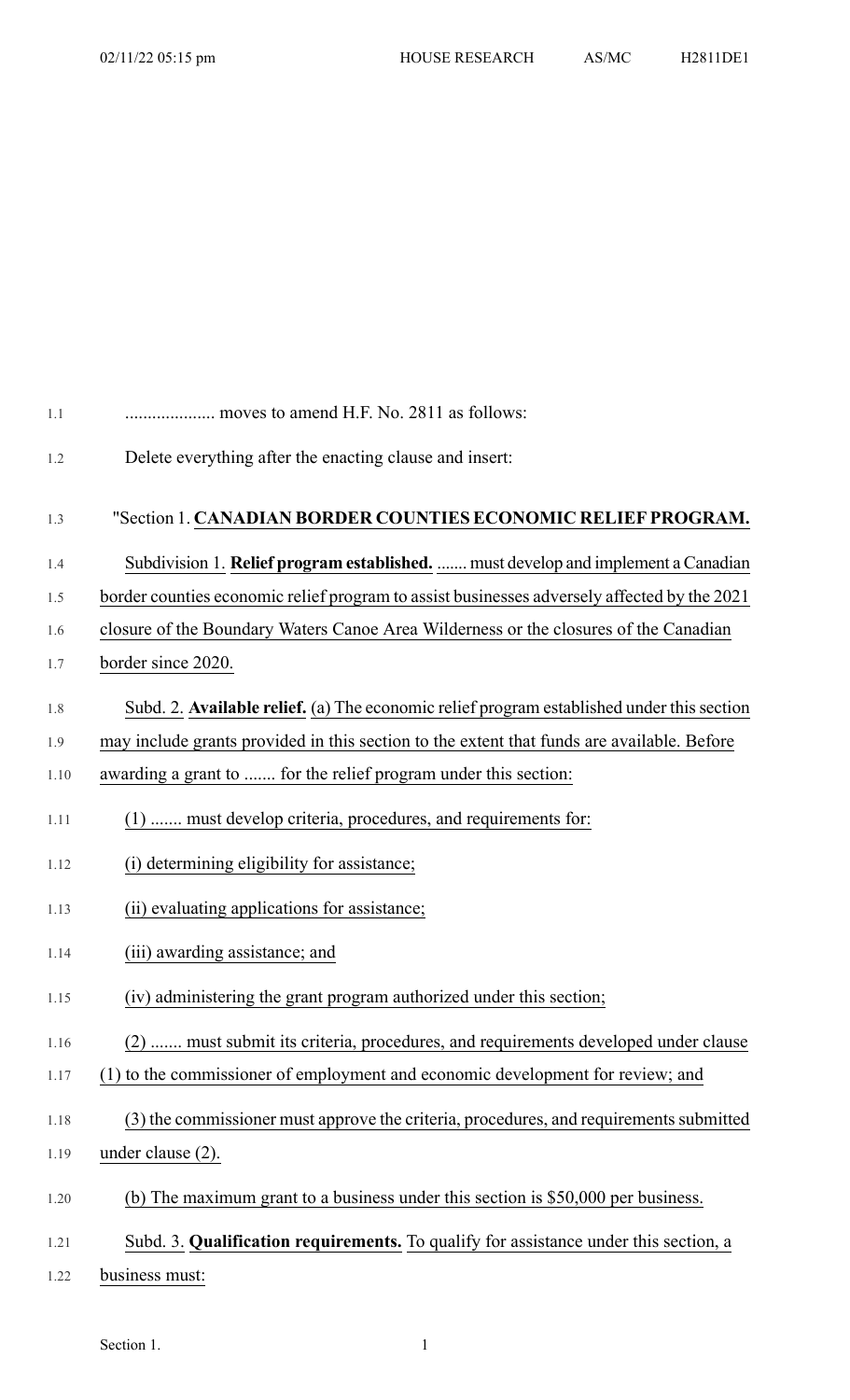| 2.1  | (1) be located within a county that shares a border with Canada;                               |
|------|------------------------------------------------------------------------------------------------|
| 2.2  | (2) document a reduction of at least ten percent in gross receipts in 2021 compared to         |
| 2.3  | 2020; and                                                                                      |
| 2.4  | (3) provide a written explanation for how the 2021 closure of the Boundary Waters              |
| 2.5  | Canoe Area Wilderness or the closures of the Canadian border since 2020 resulted in the        |
| 2.6  | reduction in gross receipts documented under clause (2).                                       |
| 2.7  | Subd. 4. Monitoring. (a)  must establish performance measures, including but not               |
| 2.8  | limited to the following components:                                                           |
| 2.9  | (1) the number of grants awarded and award amounts for each grant;                             |
| 2.10 | (2) the number of jobs created or retained as a result of the assistance, including            |
| 2.11 | information on the wages and benefit levels, the status of the jobs as full time or part time, |
| 2.12 | and the status of the jobs as temporary or permanent;                                          |
| 2.13 | (3) the amount of business activity and changes in gross revenues of the grant recipient       |
| 2.14 | as a result of the assistance; and                                                             |
| 2.15 | (4) the new tax revenue generated as a result of the assistance.                               |
| 2.16 | (b) The commissioner of employment and economic development must monitor 's                    |
| 2.17 | compliance with this section and the performance measures developed under paragraph (a).       |
| 2.18 | (c)  must comply with all requests made by the commissioner under this section.                |
| 2.19 | Subd. 5. Business subsidy requirements. Minnesota Statutes, sections 116J.993 to               |
| 2.20 | 116J.995, do not apply to assistance under this section. Businesses in receipt of assistance   |
| 2.21 | under this section must provide for job creation and retention goals, and wage and benefit     |
| 2.22 | goals.                                                                                         |
| 2.23 | Subd. 6. Administrative costs. The commissioner of employment and economic                     |
| 2.24 | development may use up to one percent of the appropriation made for this section for           |
| 2.25 | administrative expenses of the department.                                                     |
| 2.26 | <b>EFFECTIVE DATE.</b> This section is effective July 1, 2022, and expires June 30, 2023.      |
| 2.27 | Sec. 2. APPROPRIATION; CANADIAN BORDER COUNTIES ECONOMIC                                       |
| 2.28 | RELIEF PROGRAM.                                                                                |
| 2.29 | \$15,000,000 in fiscal year 2023 is appropriated from the general fund to the commissioner     |
| 2.30 | of employment and economic development for the Canadian border counties economic               |
| 2.31 | relief program under section 1. This is a onetime appropriation."                              |
|      |                                                                                                |